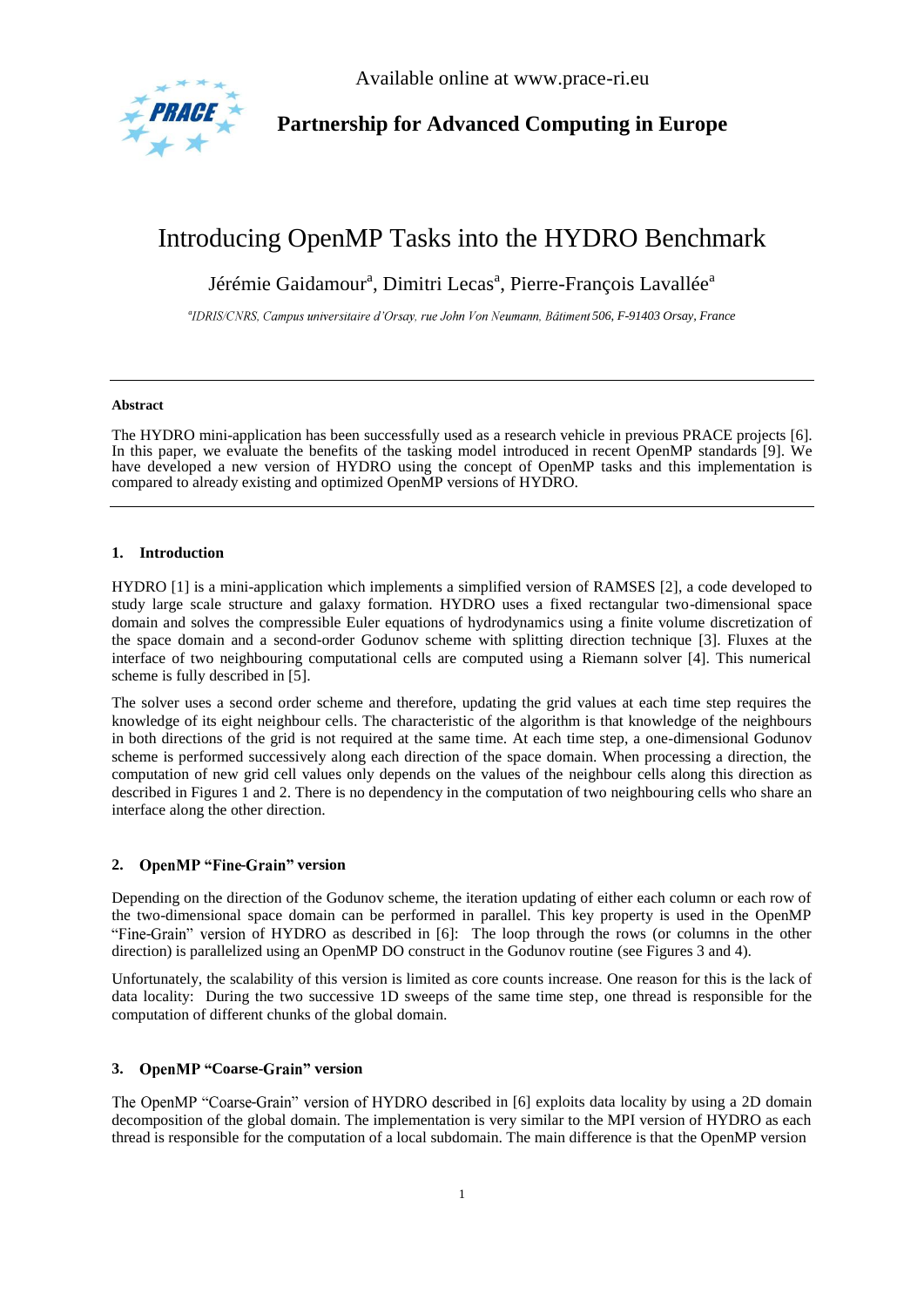







**Figure 3:** 1D Godunov time step routine in the column direction. Arrows represent parallel processing.





**Figure 4:** 1D Godunov time step routine in the row direction.

does not require extra storage for ghost cells between subdomains because neighbour domains can be accessed directly using the shared memory. The algorithm used on each subdomain is described in Figure 5. The subdomain is processed one column (or row) at a time and the update process takes place using temporary buffers corresponding to the processed subdomain column (or row).

For the interface cells, synchronization between threads is needed, as a thread must read (step (1) of the algorithm in Figure 5) the initial values of its neighbour subdomains (ghost cells) before neighbour threads update them (step (3) of the algorithm). These interactions between threads are shown in Figures 6 and 7. In the MPI version, this synchronization is done implicitly by communicating the ghost cells between MPI processes before starting the actual computation. In the OpenMP version, this synchronization between threads must be done explicitly.

Before step (3), threads have to wait until step (1) of the two neighbour domains is complete. This thread-level synchronization is a barrier involving threads grouped in threes: For each column, a thread is blocked just before the writing step until its two neighbours read the initial values they need for their own computation. The implementation of this synchronization is described in [6]: Threads share a buffer of integer values. There is one integer by thread and values identify the last column read by each thread. Each thread updates its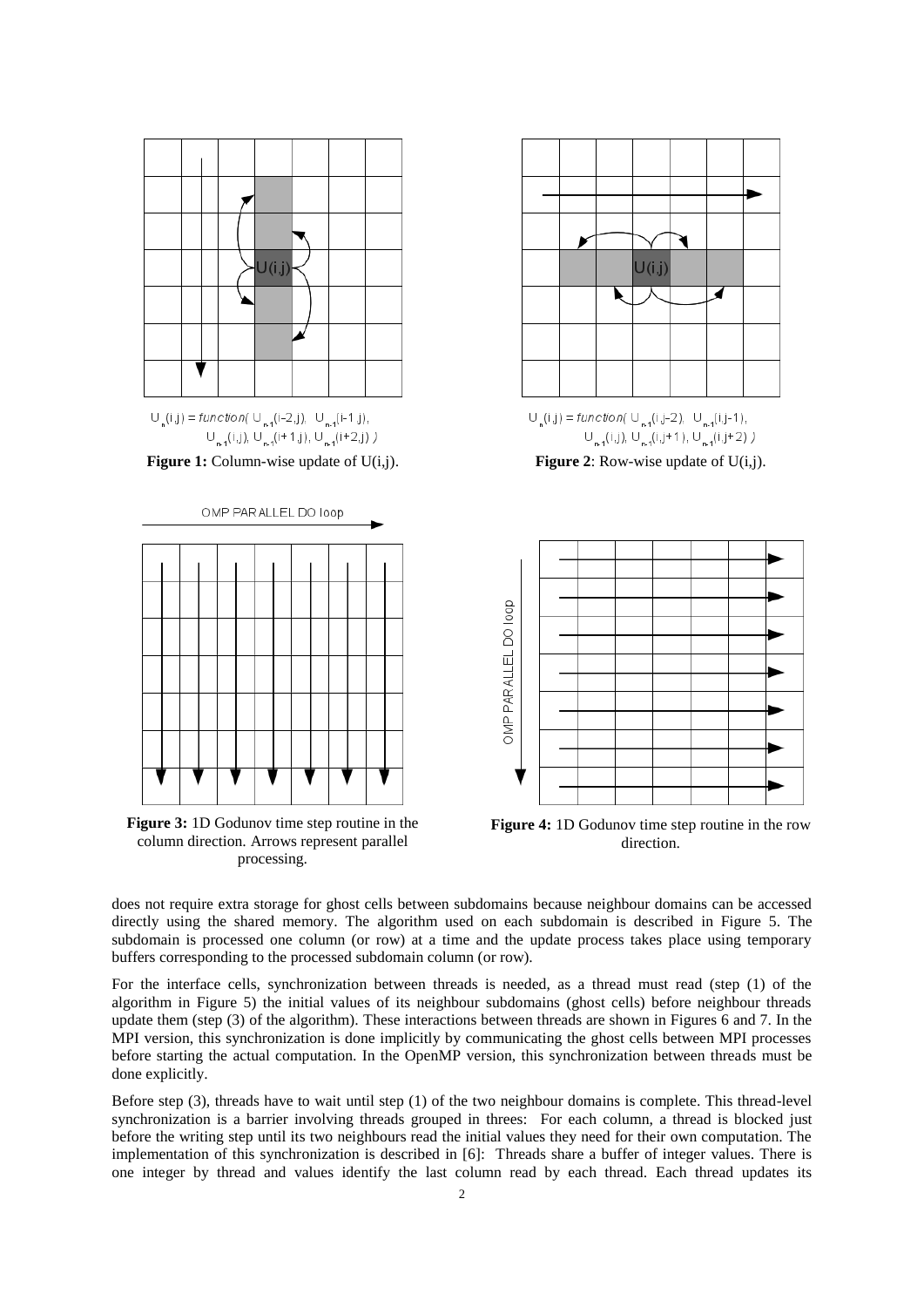| $U(i, j)$ is the 2D grid buffer for conservative variables.                                     |
|-------------------------------------------------------------------------------------------------|
| For each time step $n$ :                                                                        |
| - Apply boundary conditions                                                                     |
| - <b>PARALLEL LOOP</b> : For each column <i>j</i> of a subdomain:                               |
| (1) <b>READ</b> - Copy the values of the $j$ column into a 1D temporary buffer.                 |
| The buffer holds conservative variable values of the previous time step $(U_{n-1}(:,i))$ .      |
| (2) <b>COMPUTE</b> - Compute the new grid values $(U_n(:,j))$ only from the temporary buffer    |
| (ie: compute primitive variables, solve Riemann problem at cell interfaces and compute incoming |
| fluxes).                                                                                        |
| (3) <b>WRITE</b> - Copy $U_n(:,j)$ in global U.                                                 |
| - <b>PARALLEL LOOP</b> : For each row <i>i</i> of a subdomain:                                  |
|                                                                                                 |

**Figure 5:** 1D Godunov time step routine in the column and row direction (pseudo-code).

corresponding value after step (1). The barrier before step (3) consists of checking the buffer values of the two neighbour domains. The implementation involves flushing the buffer with the OpenMP FLUSH directive (after every value updates and also inside the busy-waiting loop at the barrier).

The synchronization compels a thread to be, at most, one column ahead of its neighbours for the computational part, but has to wait for the other threads to start processing the same column before being allowed to move to the next loop iteration. This synchronization between threads might seem excessive as it forces them to work in concert at the column level but in practice, there is not any waiting at the barrier because reading steps are overlapped with computations. The workload is well-balanced and a thread waits at the barrier only if it is able to complete its own reading and computation step of the column before its two neighbours complete their reading step.



**Figure 6:** Godunov update (column wise) performed by the second thread.



**Figure 7**: Dependency graph between threads in the OpenMP "Coarse-Grain" version.

#### **4. OmpSs version of HYDRO**

In reference [7], the authors present a first attempt at introducing task-based parallelism into HYDRO. The study uses the OmpSs programming model [8], an extension of the OpenMP standard developed at the Barcelona Supercomputer Center to provide support for asynchronous parallelism and heterogeneous architectures. It allows expressing an algorithm as a set of tasks to be executed by available threads; dependencies between tasks can be expressed to enforce an evaluation order of the tasks. In this paper, the authors use the OpenMP "Fine-Grain" version of HYDRO as a starting point. As OmpSs does not provide a parallel DO loop construct, iterations of the loops are divided into chunks, each one containing Hstep iterations, and an independent task is created for each chunk. This simply limits the amount of tasks that are generated and indeed implements an equivalent of an OMP DO SCHEDULE(..., Hstep) instruction where chunks are scheduled at runtime by the OmpSs task scheduler. Each task is responsible for the computation of a column block (or a row block) and the computation that is done one column (or row) at a time for each block can be reorganized. Authors of the OmpSs version attempted to extract parallelism from each column (or row) block by interchanging nested loops, splitting the computation into blocks on the second direction and generating one task for each subroutine involved in the algorithm. But as the subroutines still form a linear chain of dependencies, they obtained no real benefit [7].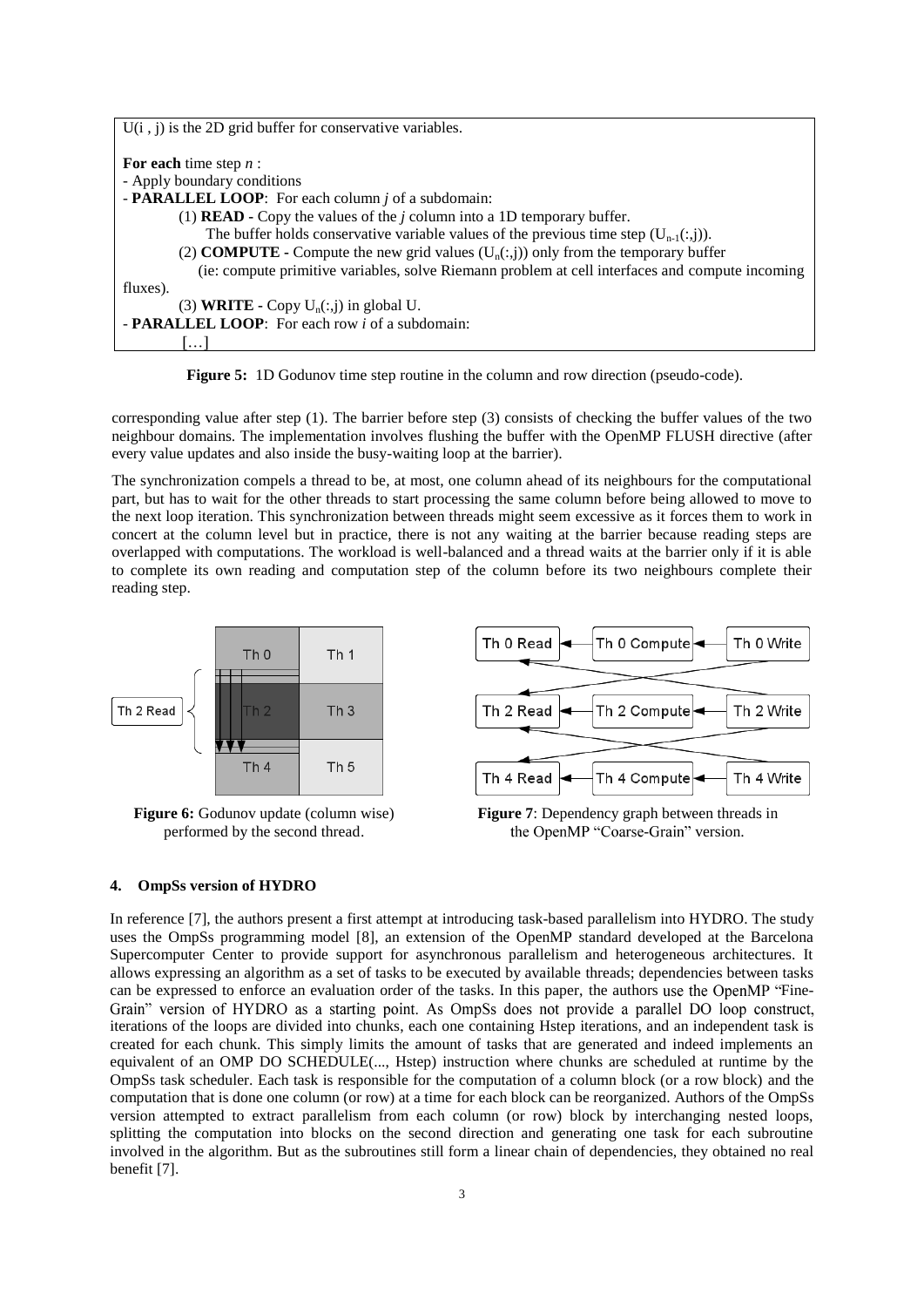#### **5. Introducing OpenMP tasks in HYDRO**

The version 4.0 of the OpenMP specifications [9] introduces the concept of tasks with dependencies and the new OpenMP directives are very similar to those provided by the OmpSs programming model. The goal of this paper is to introduce OpenMP tasks in the "Coarse-Grain" version of HYDRO. We aim at implementing the subdomain synchronization we described previously using task dependencies.

In the original version of the code, there is one thread per subdomain and each thread executes the same workflow on different pieces of the domains (achieving data parallelism). Replacing threads with tasks required some code refactoring. The code was reorganized into computational kernels corresponding to the different steps of a subdomain computation: In particular, the Godunov routine was split into three kernels (ie: READ/COMPUTE/WRITE) so that the dependencies between these kernels could be described with OpenMP directives. Private variables corresponding to the subdomain information (ie: domain coordinates and neighbours) and temporary buffers shared by successive kernels were moved to the shared memory. We obtained a program where threads and subdomains are untied and where kernels apply to the subdomain passed as input argument. Incremental reorganization of data and routine interfaces was possible without deep knowledge of the algorithmic details.

Henceforth, we focus on the column direction but the discussion also applies to the Godunov update in the row direction. In the original version of the column-wise Godunov sweep, each thread is working on one subdomain column at a time. If we use one (or more) task per subdomain column, the high number of tasks might incur an important CPU overhead due to the task management. The number of tasks can be reduced by expressing the task dependencies for a set of columns. Note that instead of introducing column blocking for each subdomain, this sectioning can be performed by refining the domain decomposition in the corresponding direction and expressing dependencies at the subdomain level.

Another overhead cost which needs to be investigated concerns the memory consumption. For computing each subdomain column, we use temporary buffers. The size of the temporary buffers for storing  $U_n(:,j)$  and other intermediate results in the column-wise Godunov routine is of the same order of magnitude as the size of a subdomain column. In the original version, the global number of temporary buffers depends on the number of threads. With a simplistic task-based approach, the  $U_n(:,j)$  buffers are allocated in the READ kernels. Unfortunately, if all the kernels of the Godunov routine are moved into separate tasks, then all of the READ tasks might be executed upfront by the scheduler (this is the worst case scenario in terms of memory footprint). In such a case, the memory consumption of the solver will dramatically increase as the global number of temporary buffers now depends on the number of READ tasks. Generating tasks for blocks of columns mitigates the problem but this problem can also be overcome by modifying the division of the algorithm between tasks as we shall see in the next paragraph.

Figures 6 and 7 present the algorithm dependencies more finely by distinguishing the operations involving interface cells. The dependencies between subdomains only concern cells at the interfaces. To compute the new grid values of a subdomain, interface cells of its two neighbours have to be read before those cells get modified by the neighbours. If interface cells are copied separately in a dedicated shared buffer by READ tasks, the other column-wise temporary buffers can be local to the COMPUTE tasks and the global memory overhead is limited to the size of the interfaces. One can notice that this task description of the algorithm is similar to the dependencies of a distributed memory domain decomposition : A READ kernel corresponds to an asynchronous communication of ghost cells between domains and tasking achieves the overlapping of communication with computations.

#### **6. Implementation**

The dependency graph of Figure 7 exhibits the full amount of available parallelism; however, since our initial goal was to facilitate the implementation of the "Coarse-Grain" version of HYDRO, we decided to implement a simplified version of the algorithm. We joined the tasks which are reading interface cells by twos as shown in Figures 8 and 9. A unique task is now responsible for reading all the interface cells between two domains. This modification reduces the potential parallelism but we believe that it is not consequential: The number of tasks can indeed be tuned by modifying the domain decomposition and furthermore, most of the time is spent in the COMPUTE kernel. This modification also slightly increases data locality access. After simplifying the READ kernels, every WRITE kernel directly depends on a single COMPUTE kernel and the dependency graph can be further simplified by merging COMPUTE and WRITE kernels.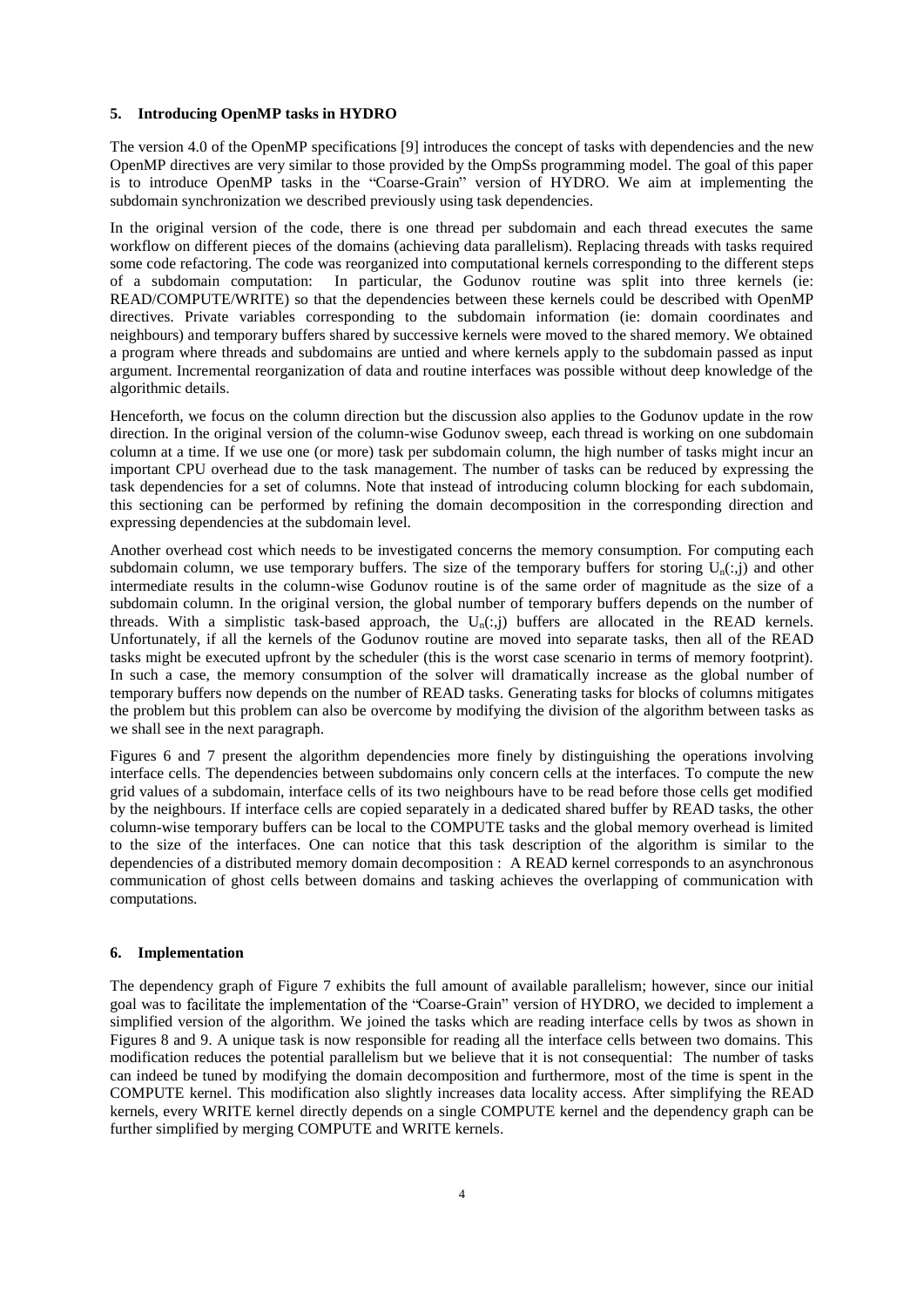

**Figure 6:** Description of the domain interfaces. **Figure 7**: Fine description of the dependencies between computational kernels.

Figure 10 shows the algorithm in the column direction. In the subroutine *godunov*, we generate as many tasks as there are subdomains per row of the domain decomposition. Each task is responsible for the processing of a column of subdomains and there are no dependencies among these tasks. Inside of each of these tasks, two new set of subtasks is created: One set is for reading the interface cells (one task per interface between domains) and the other set is responsible for the computation and the update of the cell values (one task per subdomain). Dependencies among those tasks are expressed using the DEPEND clause of the OpenMP TASK construct.







**Figure 9**: Dependency graph of the implemented algorithm.

```
U : 2D grid buffer for conservative variables.
coord2D : 2D array describing the domain decomposition,
         ie. coord2D(i,j) holds the information of the domain at coordinates (i, j) The coordinates of first domain is (1,1).
! Godunov update in the column direction
subroutine godunov(U, coord2D)
       !$ OMP DO
       do j=1,size(coord2D,2)
               !$ OMP TASK shared(U, coord2D)
                       ! processing one column of domains
                      call godunov_domaincol(j, U, coord2D)
               !$ OMP END TASK
       end do
       !$ OMP END DO
end subroutine
```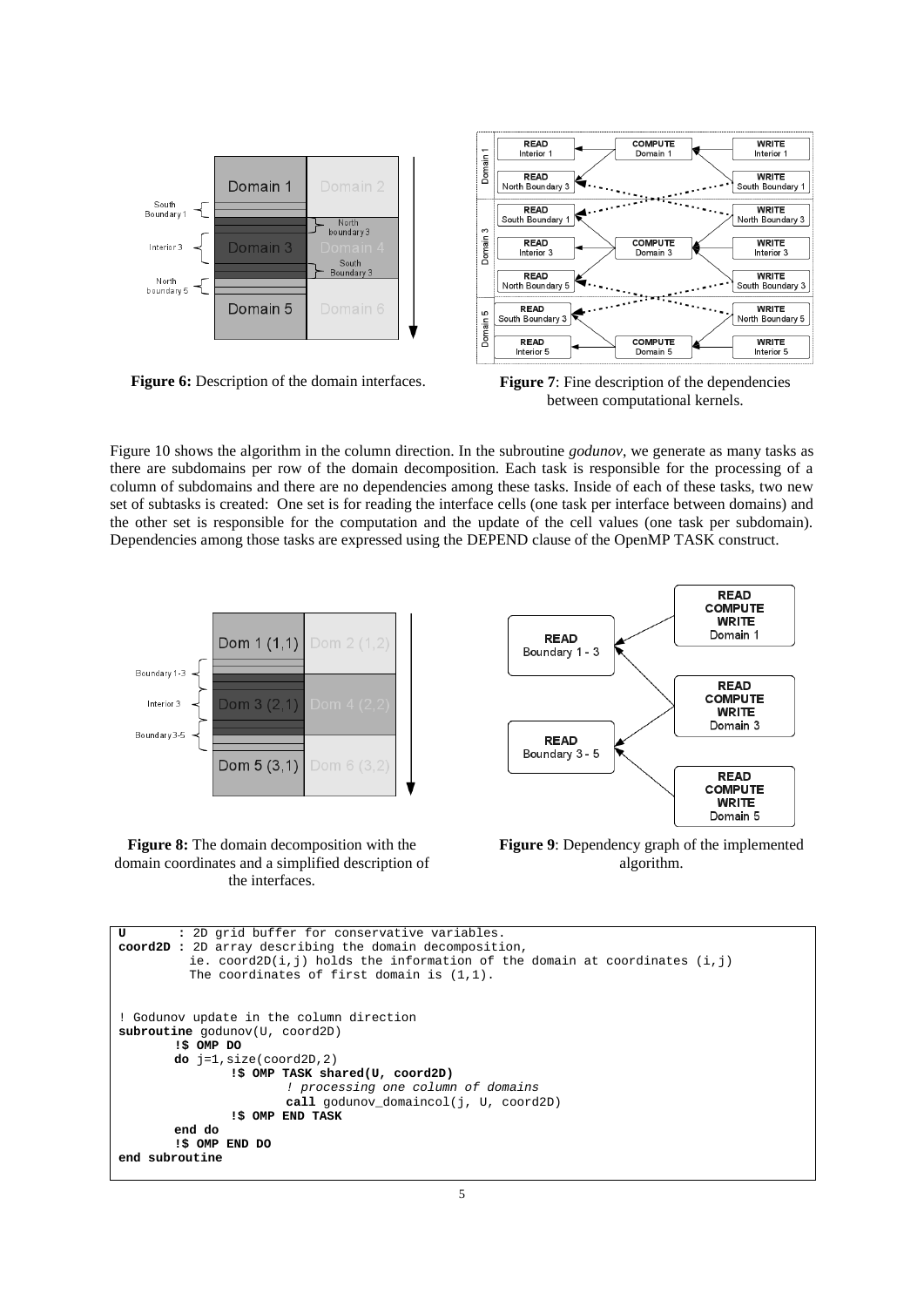```
! processing one column of the domain decomposition
subroutine godunov domaincol(j, U, coord2D)
       interface(i,:,:) : buffer storing the interface shared by domains (i,j) and (i+1,j).
        jmin = coord2(1,j)%jmin ! first column of domain (1,j)
        jmax = coord2(1, j) jmax ! last column of domain (1, j)! for each domain interface
       do i=1,size(coord2D,1)-1
                ! READ interfaces between domains
               !$ OMP TASK shared(U, coord2D) depend(out:interface(i,:,:))
                        ! index of the last line of domain (i,j)
                       imax = coord2(i,j) % imax ! copy interface cells
                       interface(i,:,:) = U(imax-1:imax+2,jmin:jmax)!$ OMP END TASK
       end do
        ! for each domain of the domain decomposition column
       do i=1,size(coord2D,1)
                ! READ subdomain interior; COMPUTE and WRITE on the entire subdomain
               !$ OMP TASK shared(U, interface, coord2D) &
               !$ OMP depend(in:interface(i-1,:,:)) depend(in:interface(i,:,:))
                       ! process domain (i,j) (the godunov_domain routine is shown in Figure 
5)
                       call godunov_domain(i, j, U, interface(i-1), interface(i+1), coord2D)
               !$ OMP END TASK
        end do
end subroutine
```
Figure 10: Godunov update in the column direction using OpenMP tasks.

#### **7. Results**

Figures 11, 12 and 13 show a scalability evaluation of the three OpenMP versions of HYDRO. The code is available on the HYDRO repository [1]. The experimental platform is the supercomputer Ada (CNRS/IDRIS-GENCI) composed of IBM System x3750 M4 compute nodes. This machine has a NUMA architecture and each node is a 4-socket system powered with 8-core Intel Sandy Bridge E5-4650 processors running at 2.7 GHz. We used the Intel Compiler and OpenMP runtime system. The test case is a point explosion problem using a 10000x10000 grid and 10 steps. For this experiment, we used the same number of domains in the "Coarse-Grain" and the "OpenMP tasks" version (one domain per thread).

The scalability of the "Fine-Grain" version of HYDRO suffers from a lack of data locality (one thread is responsible for the computation of different chunks of the global domain during the two successive 1D Godunov sweeps) but also from false-sharing among threads: In one of the direction, multiple threads update cells that are contiguous in memory resulting in cache misses when new cell values are written back in U (Step 3 of Figure 5).

The scalability of the "Coarse-Grain" version is nearly perfect, thanks to a very good use of the cache and the data locality. Threads work fully in parallel on their own part of the data and no time is wasted at the barriers. This performance comes at the cost of a greater code complexity.

The scalability of the new "OpenMP tasks" version is not as good as the finely tuned "Coarse-Grain" version since we are no longer in control of the affinity between threads and subdomains. But the results are very satisfactory, especially when compared to the "Fine-Grain" grain version that has the same problem of memory affinity.

The OpenMP specifications do not define how the scheduling of tasks should be done by runtime systems [10] and very little information is available concerning the actual strategy of our OpenMP library. Task scheduling and data placement over NUMA architectures is an active research field and several strategies have been proposed. For example, a hierarchical scheduling strategy with work-stealing is appropriate for recursive or irregular problems [11]. In HYDRO, the dependency direction changes between successive Godunov sweeps and it is difficult to generate a task hierarchy. In particular, tasks working on different subdomains have to be sibling tasks (i.e. tasks that are child tasks of the same task region) because there are dependencies among them. Therefore, keeping a good affinity between threads and subdomains on both of the Godunov sweeps seems difficult with a hierarchical scheduler. Another scheduling strategy consists in using the task data dependence information of OpenMP directives to guide the scheduling of tasks [12]. In HYDRO, such schedulers would be well suited because it is easy to identify which subdomain each task is working on. As for now, it is not possible to select the task scheduler strategy at the user level but it would be useful to be able to give hints to the scheduler in the same way we control the scheduling of parallel loop or the CPU affinity of threads in OpenMP.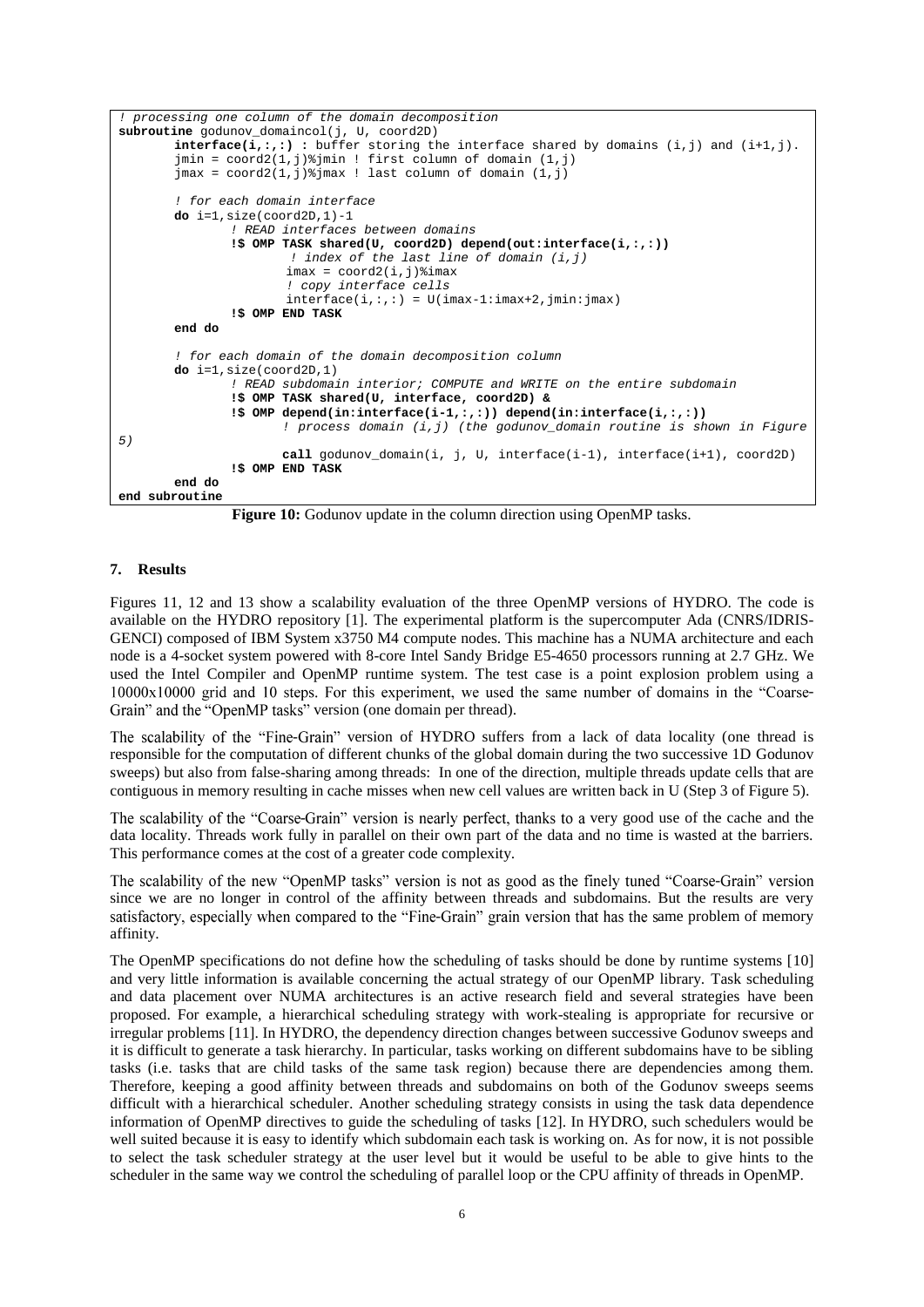|    | Time(s) | Speedup | Efficiency |
|----|---------|---------|------------|
|    | 389.21  | 1.00    | 100.00 %   |
| 2  | 202.49  | 1.92    | 96.11 %    |
|    | 118.40  | 3.29    | 82.18%     |
| 8  | 97.42   | 4.00    | 49.94 %    |
| 16 | 60.34   | 6.45    | 40.31 %    |
| 32 | 29.72   | 13.10   | 40.93 %    |

|    | Time $(s)$ | Speedup | Efficiency |
|----|------------|---------|------------|
|    | 377.15     | 1.00    | 100.00 %   |
| 2  | 188.41     | 2.00    | 100.09 %   |
|    | 98.63      | 3.82    | 95.60 %    |
|    | 52.18      | 7.23    | 90.35 %    |
| 16 | 24.72      | 15.26   | 95.36 %    |
| 32 | 11.91      | 31.67   | 98.96%     |

Figure 11: Scalability of the "Fine-Grain" version of HYDRO.

Figure 12: Scalability of the "Coarse-Grain" version of HYDRO.

|    | Time $(s)$ | Speedup | Efficiency |
|----|------------|---------|------------|
|    | 376.81     | 1.00    | 100.00 %   |
| 2  | 188.99     | 1.99    | 99.69 %    |
|    | 98.65      | 3.82    | 95.49 %    |
| 8  | 56.72      | 6.64    | 83.04 %    |
| 16 | 32.96      | 11.43   | 71.45 %    |
| 32 | 20.01      | 18.83   | 58.85 %    |

Figure 13: Scalability of the "OpenMP tasks" version of HYDRO.

#### **8. Summary and Conclusion**

In this paper, we presented a first implementation of HYDRO using the new OpenMP tasking model. We implemented the synchronization algorithm of the "Coarse-Grain" version of HYDRO and compared the scalability of this new version with more traditional OpenMP implementations. The tasking model allows expressing a complex algorithm with ease and using tasks was less intrusive than implementing the algorithm with busy-waiting. We plan to extend this work with a more complete analysis of the performance and by investigating specialized task-based programming environments and runtime systems.

#### **References**

- [1] R. Teyssier, et al. The HYDRO code. <https://github.com/HydroBench/Hydro>
- [2] R. Teyssier. The RAMSES code. https://bitbucket.org/rteyssie/ramses http://irfu.cea.fr/Sap/en/Phocea/Vie\_des\_labos\_/Ast/ast\_visu.php?id\_ast=904
- [3] S. K. Godunov. A Difference Scheme for Numerical Solution of Discontinuous Solution of Hydrodynamic Equations, Math. Sbornik, 47, 271 306, 1959, translated US Joint Publ. Res. Service, JPRS 7226, 1969.
- [4] P. L. Roe. Approximate Riemann solvers, parameter vectors and difference schemes. J. Comput. Phys. 43  $(2): 357 - 372, 1981.$
- [5] P. Kestener, F. Château, R. Teyssier. Accelerating Euler equations numerical solver on graphics processing units, Algorithms and Architectures for Parallel Processing. Springer Berlin Heidelberg, 281-288, 2010.
- [6] P-F. Lavallée, G-C. de Verdière, P. Wautelet, D. Lecas. Porting and optimizing HYDRO to new platforms and programming paradigms-lessons learnt. PRACE WP27, 2013.
- [7] J. Labarta, I. Bethune, M. Garcia, V. Lopez, G. Rilley. Application Porting from External Developers. 2012.
- [8] A. Duran, et al. Ompss: a proposal for programming heterogeneous multi-core architectures. Parallel Processing Letters 21.02, 173-193, 2011.
- [9] OpenMP 4.0 Specifications, 2013. <http://openmp.org/wp/openmp-specifications>
- [10]A. Duran, J. Corbalán, and E. Ayguadé. Evaluation of OpenMP task scheduling strategies. OpenMP in a new era of parallelism, Springer Berlin Heidelberg, 100-110, 2008.
- [11]S. L. Olivier, et al. OpenMP task scheduling strategies for multicore NUMA systems. International Journal of High Performance Computing Applications, 2012.
- [12]A. Muddukrishna, et al. Locality-aware task scheduling and data distribution on NUMA systems. OpenMP in the Era of Low Power Devices and Accelerators, Springer Berlin Heidelberg, 156-170, 2013.